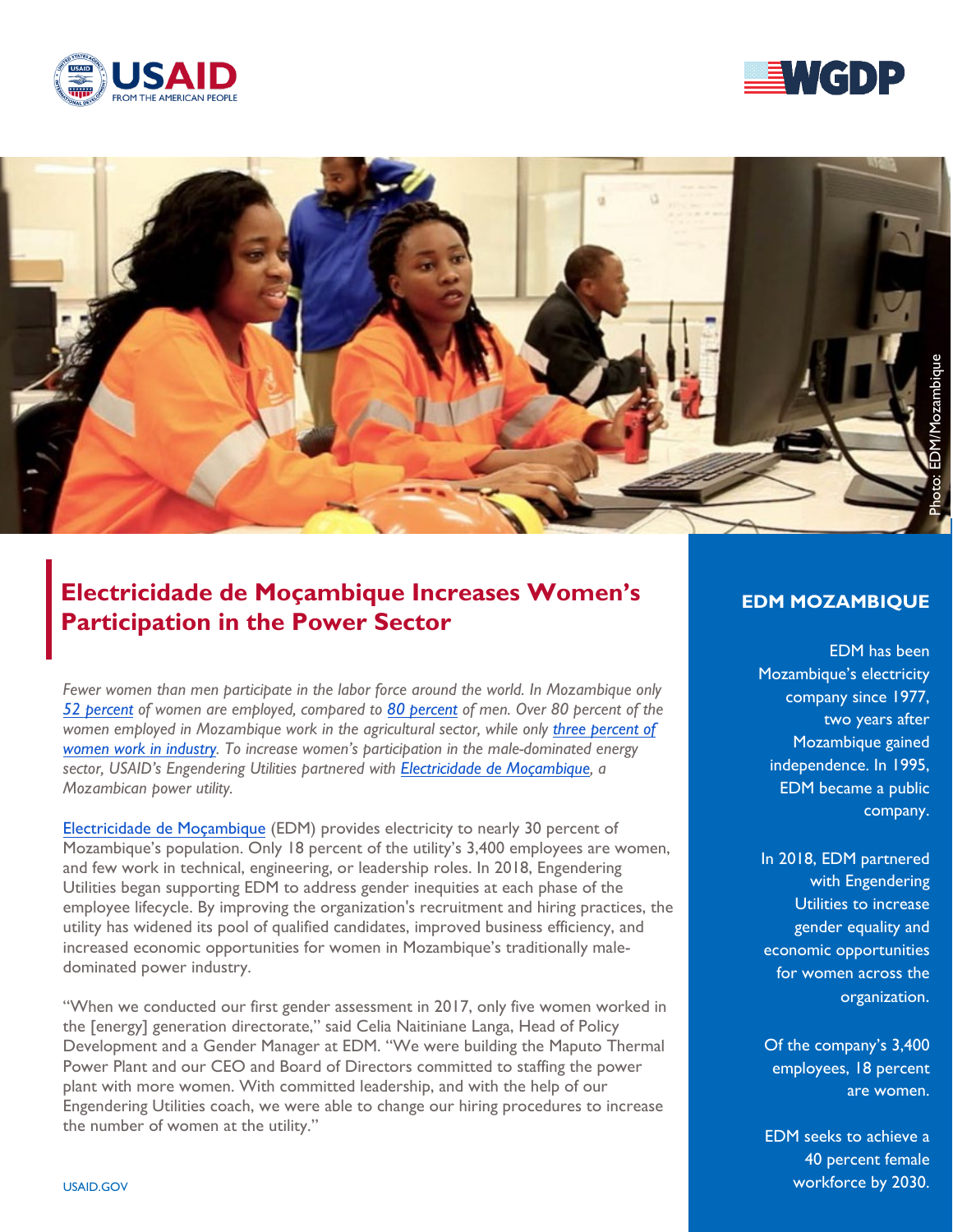#### **SETTING TARGETS**

EDM plans to have a 40 percent female workforce by 2030. To jump-start progress towards this goal, the utility set a target to fill 50 percent of all new positions at the utility with women. By 2030, 1500 of the jobs that the utility expects to create will be filled by women. Engendering Utilities coaches supported EDM to revise language used in jobs ads, improve candidate application screening techniques, use targeted hiring practices, and engage technical schools to bring more qualified women into EDM's workforce.

"We started by analyzing our job profiles," said Ms. Naitiniane. "Our Engendering Utilities coach taught us how to make profiles more gender-inclusive and more attractive for women. We learned how to help women be more successful in the application process. We helped candidates fill out their applications, prepare for interviews, and prepare for the written test. We continued our support for women into the onboarding process, where we offer foundational skills training for successful female candidates when they first join the company."

By changing outdated procedures and supporting women to improve their performance at each stage of the hiring process, EDM was able to recruit and hire more women.

# **LOOKING FORWARD**

Today, women represent 41 percent of the employees at the newly constructed Maputo Thermal Power Plant, and the utility plans to hire more women with their upcoming recruitment drive to fill over 250 positions. EDM believes employing women in meter reading and collections roles will improve the utility's financial performance. [Engendering](https://www.usaid.gov/energy/engendering-utilities/stories/2020-09-BRPL-business-case) Utilities [has found that employin](https://www.usaid.gov/energy/engendering-utilities/stories/2020-09-BRPL-business-case)g women to conduct community outreach can improve community relations in high-loss areas. EDM believes that employing women in meter reading and collections roles will increase its revenue by as much as \$2 million annually.

Companies that set ambitious gender equality targets must also ensure internal structures are in place to support the organization's growing female workforce. As more women joined EDM's workforce, cultural biases and stereotypes came to light, particularly among male technical staff and managers. The utility worked with Engendering Utilities to counteract these biases to ensure women were able to thrive at EDM.

"EDM enjoyed support from the board and senior managers who were committed to supporting a gender strategy," said Jasmine Boehm, Engendering Utilities Change-Management Coach for EDM. "But there were some dynamics at the manager-level preconceived notions about what women can and cannot do—that were presenting challenges."